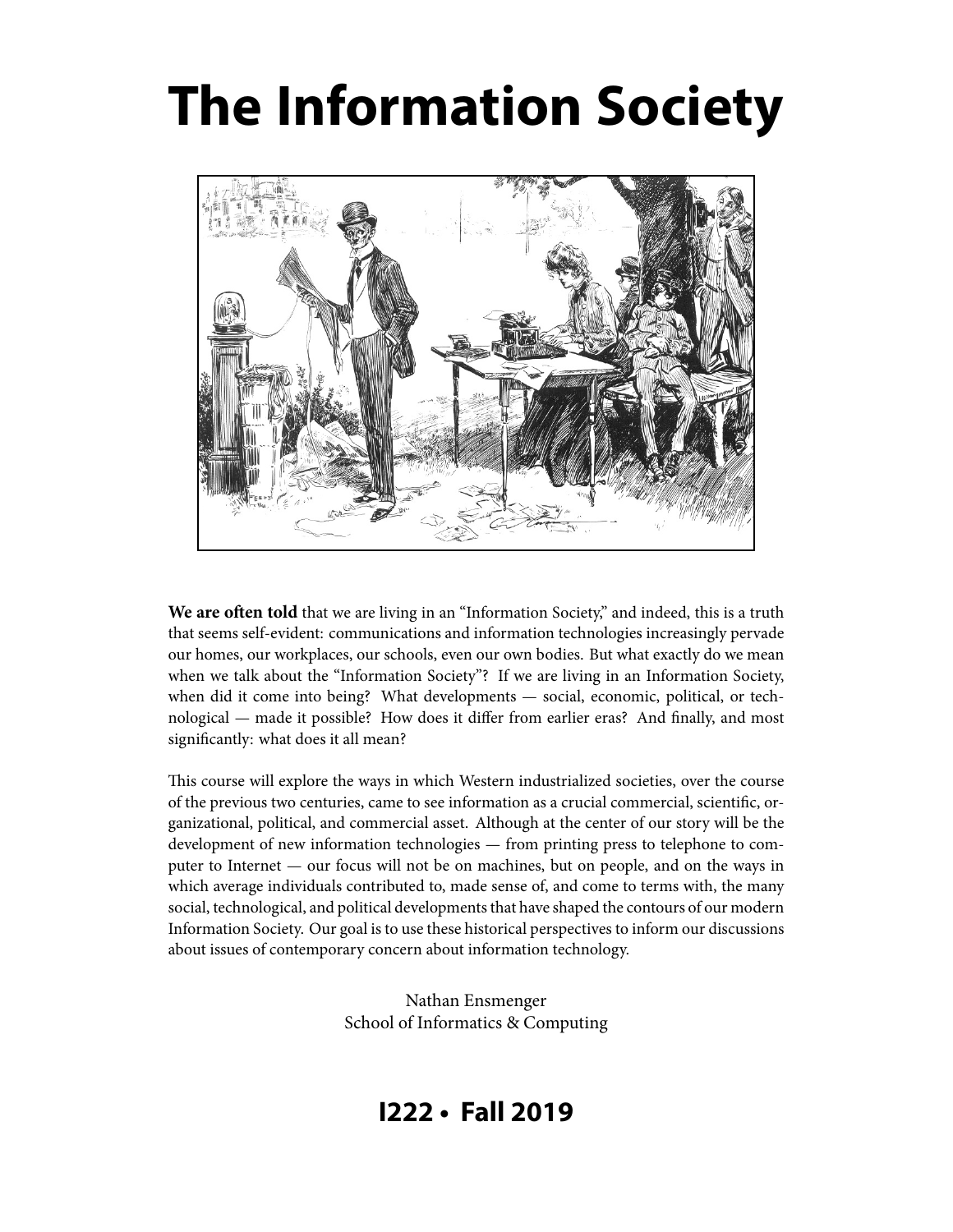### **I222: The Information Society**

Professor Nathan Ensmenger 226 Informatics East Office Hours: M 9-11 am, Th 10-12 pm nensmeng@indiana.edu

Associate Instructors: Yu Ra Kim <yurakim@indiana.edu> Anne Tally <actally@iu.edu>

#### **Course Goals:**

The goal of the course is to provide you with the tools for critically evaluating claims made about the role and influence of information technology in modern society. Our primary methodology will be historical. This might at first seem unusual, since so much of the rhetoric of the Information Society asserts that there is no relevant history, and that we are living in an era in which the old rules and modes of thinking no longer apply. But we are not the first society to believe itself to be living through an unprecedented technological revolution, and so in this course, we will learn to apply the time-honored perspectives of the humanistic disciplines to the study of contemporary technological developments.

Students will learn to think historically about information technologies, to broaden their perspective on the relationship between technology and society to include insights from the humanities and social sciences, and to master the very best available relevant scholarly literature.

#### **Course Format:**

The Information Society course meets twice weekly. To the degree possible with such a large course, our meetings will be a mixed lecture-discussion format. Our first session each week will typically introduce our week's topic; the second provides further development, as well as an opportunity to talk about the readings and answer any questions that you might have.

#### **Course Format:**

The Information Society course meets twice weekly. To the degree possible with such a large course, our meetings will be a mixed lecture-discussion format. Our first session each week will typically introduce our week's topic; the second provides further development, as well as an opportunity to talk about the readings and answer any questions that you might have.

#### **Attendance:**

Attendance in the course is more than usually essential. My lectures make extensive use of images, audio, and video. Although I will make some of this material available on the course Canvas site, much of it will be available only during class. All students will have one discretionary absence that they can use during the semester. Students using a discretionary absence will not need to present documentation to support the absence, such as a doctor's note. Students who need to miss more than one class should inform their AI beforehand to avoid being penalized.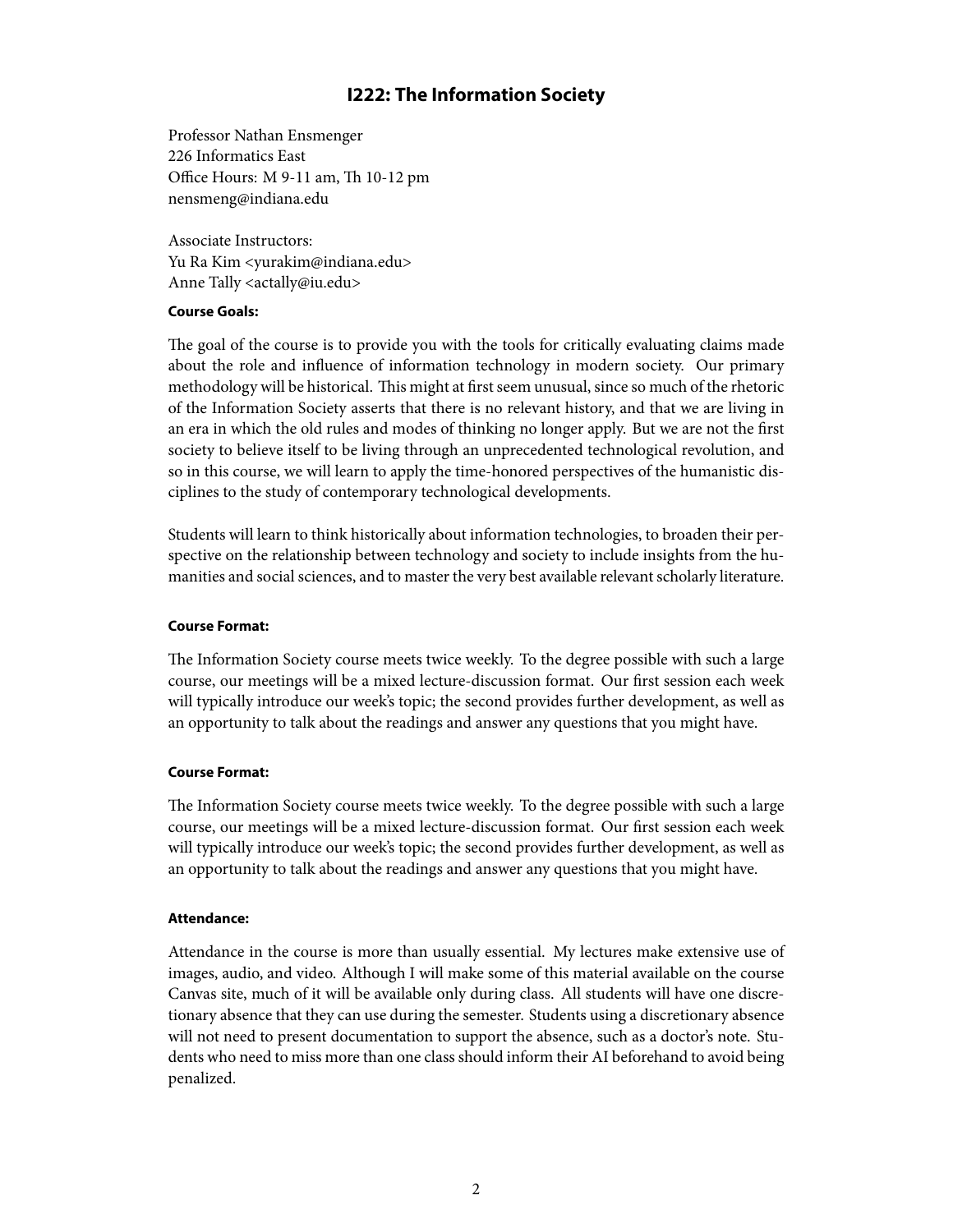#### **Readings:**

The readings in the course draw on the very best literature from history, sociology, anthropology, and the emerging field of Internet studies. Your need to prepare each week's readings in advance of the first lecture of that week.

There are no required book for the course. All of the readings will be made available electronically via the Canvas site.

#### **Grading:**

Grading in this class will be based on three major components: weekly reading response online questions/quizzes (50%); in-class mid-term (25%); final exam (25%).

#### **Email Etiquette**

Please give us at least 24 hours to reply to your emails, and we will do the same for you. Please put the course number in the Subject line and remember to sign your email with your name. We expect the language and structure of your emails to be professional. This includes punctuation, salutations/signature, etc.

#### **Technology Policy**

Students may use laptops or mobile devices in the class, both during lecture and discussion, provided that such devices are used to support learning in class. The use of laptops and mobile devices will at times be helpful and highly encouraged. However, use of laptops and mobile devices that is distracting to other students or the instructors is not allowed. If you are reprimanded for this kind of use during class, you will lose participation/attendance points for that day. Technology use during the discussion sections will vary according to the week's activities—laptops and mobile devices may be useful or requested in discussion sections. Follow the instructions given by your discussion section's AI.

#### **Religious and Civic Observations**

In accordance with the Office of the Dean of the Faculties, any student who wishes to receive an excused absence from class must submit a request form available from the Dean of the Faculties for each day to be absent. This form must be presented to a course instructor by the end of the second week of this semester. A separate form must be submitted for each day of class you will be missing. The form must be signed by an instructor, a copy made, and the original returned to the student. Information about the policy on religious observation can be found at the following web site:  $www.iub.edu/~vpfaa/welcome/forms.shtmll#$ [religious](www .iub.edu/~vpfaa/welcome/forms.shtml#religious).

#### **Students with Special Needs**

Please discuss any accommodations you may need with the instructor. Please visit [studentaff](studentaffairs.iub.edu/dss/)airs. [iub.edu/dss/](studentaffairs.iub.edu/dss/) and fill out the forms, requesting that memos be sent to one of the instructors from the Office of Disability Services for Students regarding your testing/classroom modifications. You may also contact the office by telephone (812.855.7578) or visit in person in the Herman B. Wells Library, room W302.

#### **Classroom Behavior**

Everyone is expected to conduct themselves professionally during class. This includes arriving on time. Arriving late or using laptops or other devices for entertainment distracts everyone.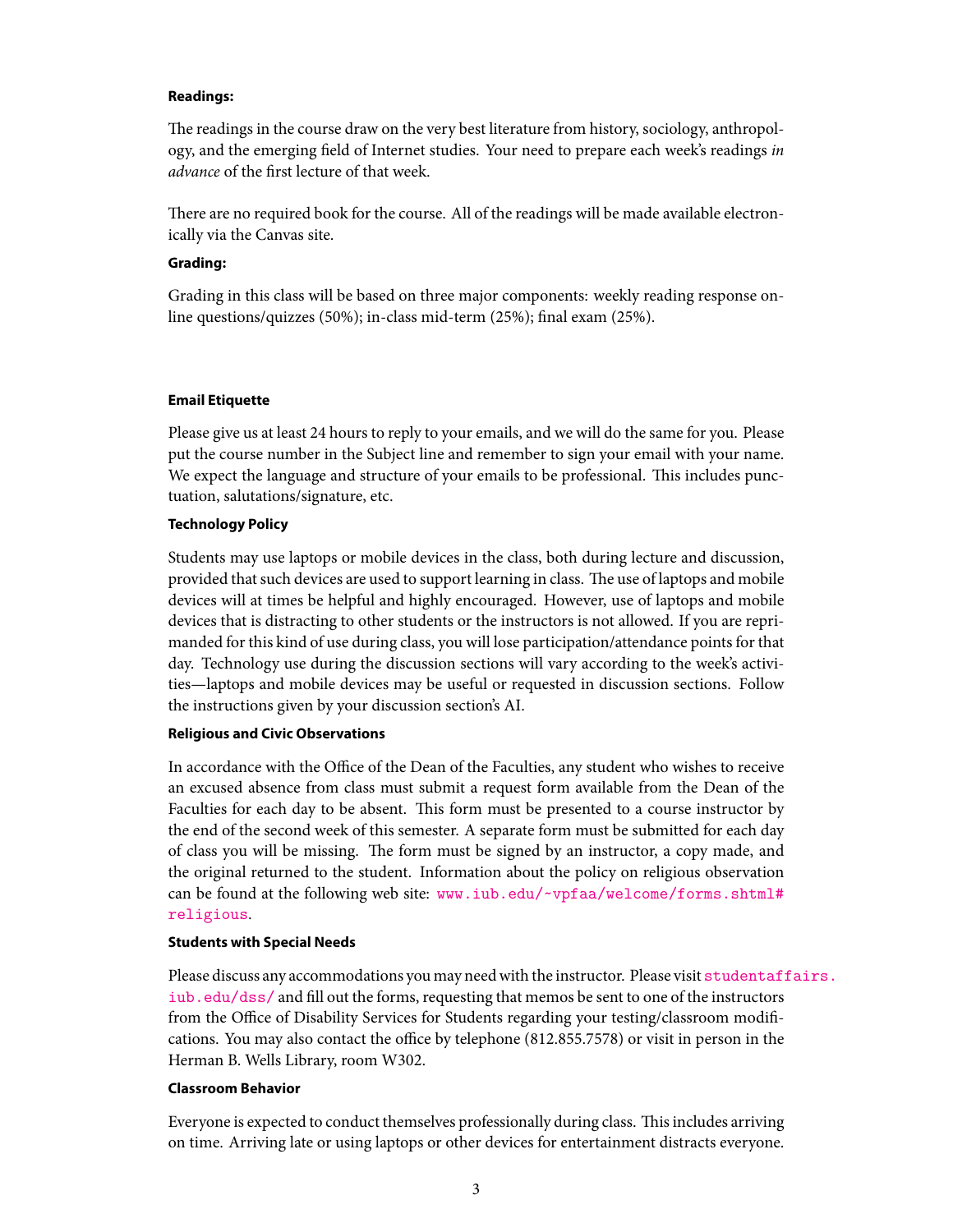Students who arrive at class more than ten minutes late, leave early without advance permission of an instructor, or use electronic devices may not receive attendance and/or participation credit for the day, at the discretion of the instructors. Professional behavior also entails being respectful of others and their opinions—even and especially when you do not agree with them.

#### **Sexual Misconduct and Title IX**

As your instructor, one of my responsibilities is to create a positive learning environment for all students. Title IX and IU's Sexual Misconduct Policy prohibit sexual misconduct in any form, including sexual harassment, sexual assault, stalking, and dating and domestic violence. If you have experienced sexual misconduct, or know someone who has, the University can help.

If you are seeking help and would like to speak to someone confidentially, you can make an appointment with: Sexual Assault Crisis Services (SACS) at (812) 855-8900 (counseling services); Confidential Victim Advocates (CVA) at (812) 856-2469 (advocacy and advice services); IU Health Center at (812) 855-4011 (health and medical services).

It is also important that you know that Title IX and University policy require me to share any information brought to my attention about potential sexual misconduct, with the campus Deputy Title IX Coordinator or IU's Title IX Coordinator. In that event, those individuals will work to ensure that appropriate measures are taken and resources are made available. Protecting student privacy is of utmost concern, and information will only be shared with those that need to know to ensure the University can respond and assist. I encourage you to visit <stopsexualviolence.iu.edu> to learn more about the resources available to victims of sexual assault or harrassment.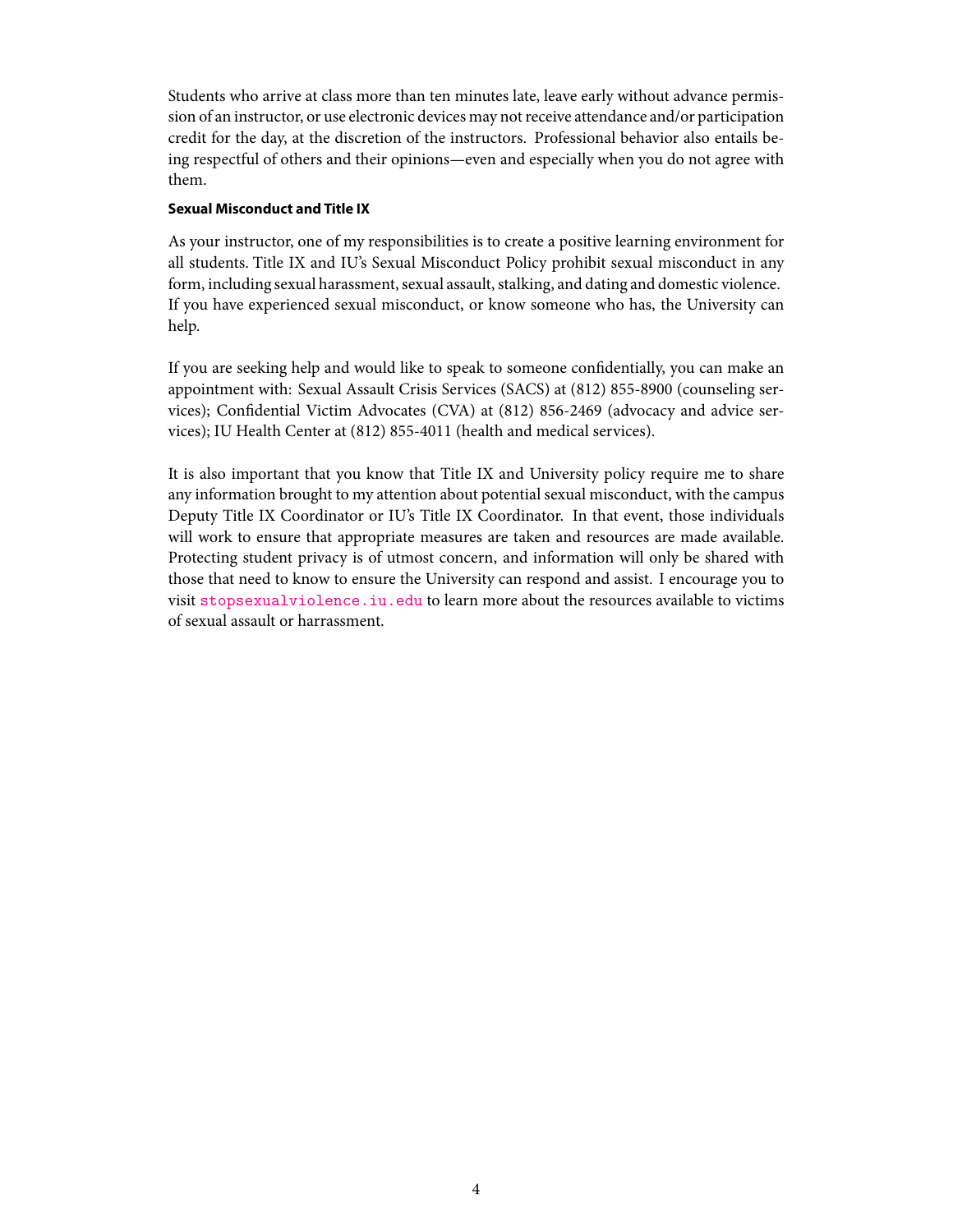## **Course Schedule**

#### **I Introduction**

#### **August 27: Introducing the Information Revolution! August 29: Gutenberg, Galileo, Google**

Reading(s): Cook, Scott D.N. "Technological Revolutions and the Gutenberg Myth." In Internet Dreams: Archetypes, Myths, and Metaphors, edited by Mark Stefik. Cambridge, MA: MIT Press, 1997.

Assignment: Medieval Management Consultant

#### **II The Age of Information**

#### **September 3: The Politics of the Post-Office September 5: The Annihilation of Space & Time**

Reading(s): Henkin, David. "Embracing Opportunities: The Construction of the Personal Letter." The Postal Age: The Emergence of Modern Communications in Nineteenth-Century America (University of Chicago, 2006); Collister, Lauren. "Why Does Using a Period in a Text Message Make You Sound Insincere or Angry?" New Republic (July 19, 2016) <https://goo.gl/NND8CK>

Assignment: Digital Diary: the social norms of text messages

#### **III Industrializing Information**

#### **September 10: Information Factories September 12: When Computers Were Human**

Reading(s): Campbell-Kelly, Martin. The Railway Clearing House and Victorian Data Processing, 1994. Assignment: Tracking Packages in the 19th Century

#### **IV When Information is Power**

#### **September 17: From Mad Men to Big Brother September 19: Popular Cinema, Mass-Market Music, Intellectual Property**

Reading(s): Urban, Glen, Sultan, Fareena, and Qualls, William. "Placing Trust at the Center of Your Internet Strategy." MIT Sloan Management Review (Fall 2000); Gladwell, Malcolm. "The Science of Shopping." New Yorker (Nov. 4, 1996)

Assignment: In the Internet We Trust …

#### **V War: what is it good for?**

#### **September 24: Giant Brains; or, Machines that Think September 26: Build your own Computer!**

Reading(s):

Campbell-Kelly, et al. "Inventing the Computer." Chapter 4 in Computer: A History of the Information Machine (2013)

Assignment: Simulation: Enigma Machine Emulator

#### **VI The Computerization of Society**

#### **October 1: IBM and the Seven Dwarves October 3: Software Revolution**

Reading(s): Campbell-Kelly, et al. "Software" Chapter 8 in Computer: A History of the Information Machine (2013)

Assignment: The Computer Girls Take Over…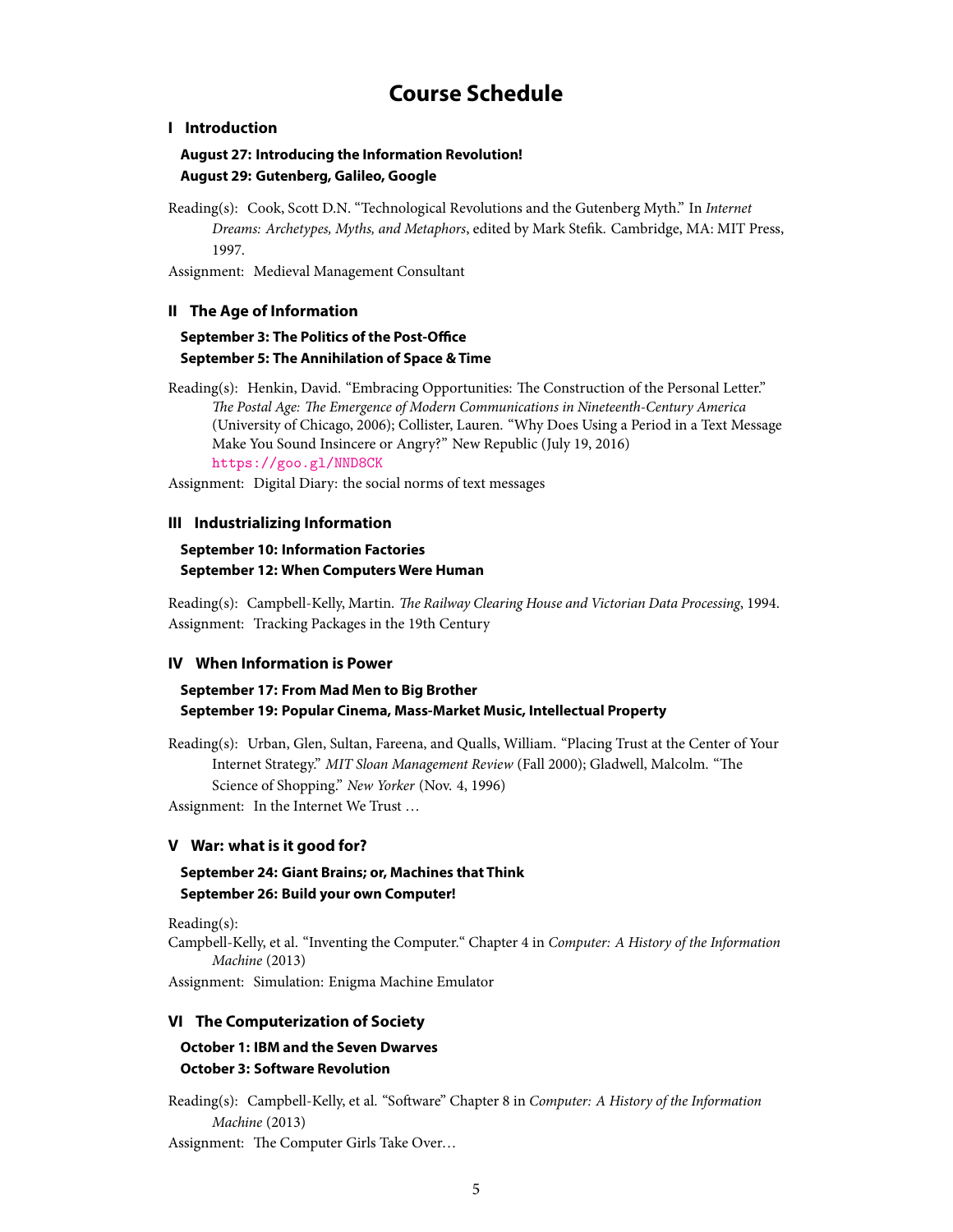#### **VII Silicon Valley 1.0**

#### **October 8: Simulations, Simulacra, and the Matrix October 10: Silicon Valley 1.0**

Reading(s): Campbell-Kelly, et al. "New Modes of Computing." Chapter 9 in Computer: A History of the Information Machine (2013); Daniel Hertz, "What Computer Games Taught Me About Urban Planning …and what they didn't" The Atlantic Monthly (2/25/2016)

Assignment: The Game of Life

#### **VIII Information Regurgitation**

**October 15: Mid Semester Wrap-Up October 17: Mid-Term Exam**

Reading(s): **In-class mid-term:** covers weeks 1–7.

#### **IX Great Myths in the History of Computing**

**October 22: Visions of Personal Computing October 24: From Hippies to Hackers**

#### **X The Social Construction of the Personal Computer**

**October 29: The Importance of Platforms … November 1: ARPAnet to Internet**

Reading(s):

Cringely, Robert X. Accidental Empires: How the Boys of Silicon Valley Make Their Millions, Battle Foreign Competition, and Still Can't Get a Date (Addison-Wesley, 1992). Selected chapters.

Assignment: Primary Source Assignment: The History of The PC

#### **XI Origins of the Internet**

**November 5: The Architecture of the Internet November 7: The Materiality of the Virtual**

Reading(s):

Abbate, Janet. Inventing the Internet (MIT Press 1999), Chapters 1–2.

Assignment: Packet Analysis Assignment

#### **XII Cyberspace(s)**

**November 12: Social Media November 14: Big Data Cancelled Clara - data and science**

. Chapters 4–5.

Assignment: Virtual Ethnography

#### **XIII Convergence**

**November 19: Algorithms rule the world (?) November 21: There's a human in your algorithm Social media Big data**

Reading(s):

Goldsmith, Jack and Wu, Timothy. Who Controls the Internet?: Illusions of a Borderless World (Oxford University Press, 2006). Selected excerpts.

Assignment: I think X should be banned from the Internet…